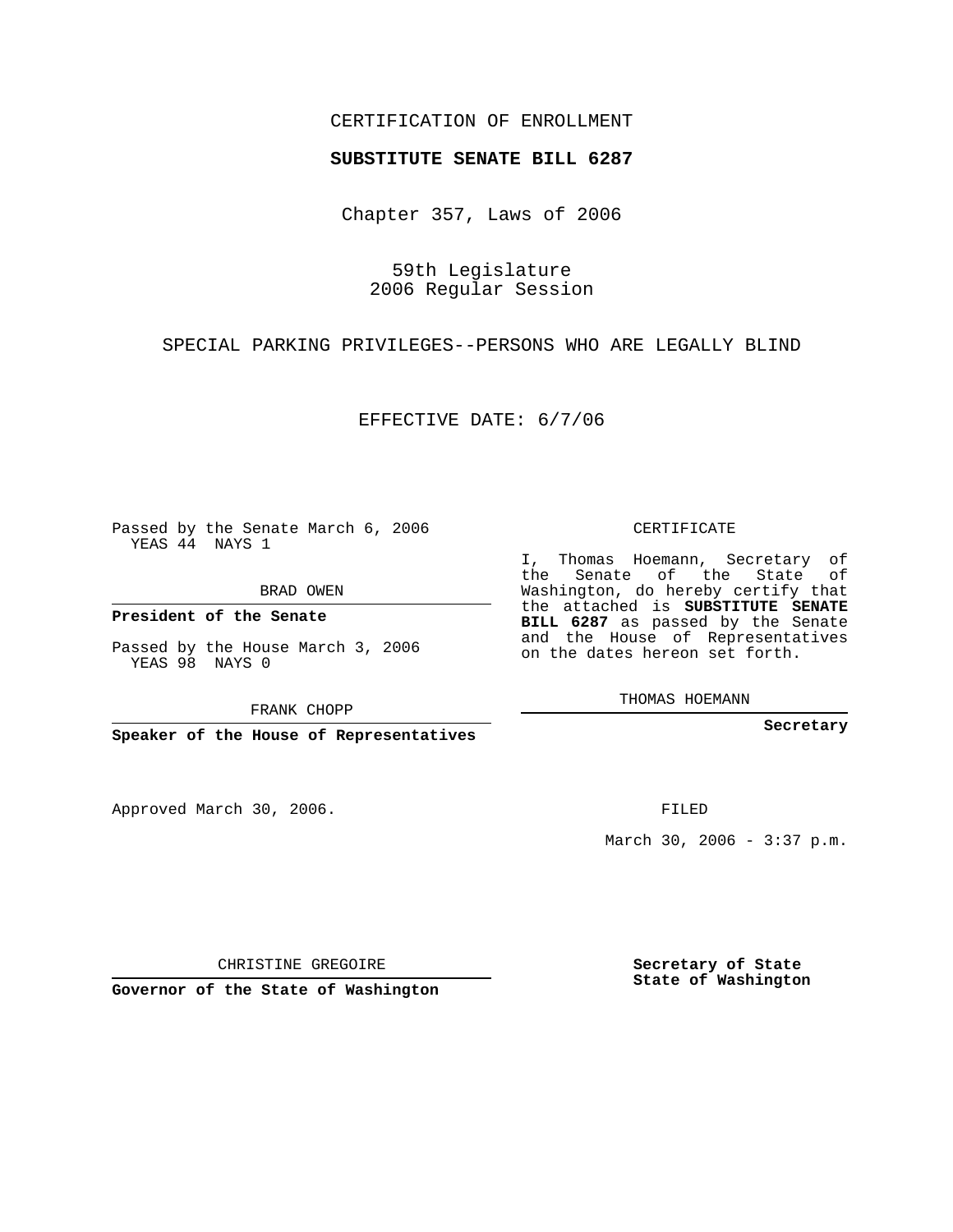## **SUBSTITUTE SENATE BILL 6287** \_\_\_\_\_\_\_\_\_\_\_\_\_\_\_\_\_\_\_\_\_\_\_\_\_\_\_\_\_\_\_\_\_\_\_\_\_\_\_\_\_\_\_\_\_

\_\_\_\_\_\_\_\_\_\_\_\_\_\_\_\_\_\_\_\_\_\_\_\_\_\_\_\_\_\_\_\_\_\_\_\_\_\_\_\_\_\_\_\_\_

AS AMENDED BY THE HOUSE

Passed Legislature - 2006 Regular Session

## **State of Washington 59th Legislature 2006 Regular Session**

**By** Senate Committee on Transportation (originally sponsored by Senators Fairley, Thibaudeau and Shin)

READ FIRST TIME 01/30/06.

 AN ACT Relating to special parking privileges for legally blind persons; amending RCW 46.16.381; and creating a new section.

BE IT ENACTED BY THE LEGISLATURE OF THE STATE OF WASHINGTON:

 NEW SECTION. **Sec. 1.** The legislature reaffirms its recognition that legal blindness does not affect the physical ability to walk, nor does it limit the ability to participate and contribute in employment and all aspects of life as an equal and productive citizen. Furthermore, for a legally blind individual with appropriate training in travel skills, any limitations on that individual's mobility are not resolved by the granting of special parking privileges. However, for some individuals, including the newly blind and those in transition, the availability of special parking privileges could prove to be an appropriate benefit if those individuals choose to avail themselves of the opportunity.

 **Sec. 2.** RCW 46.16.381 and 2005 c 390 s 2 are each amended to read as follows:

 (1) The director shall grant special parking privileges to any person who has a disability that limits or impairs the ability to walk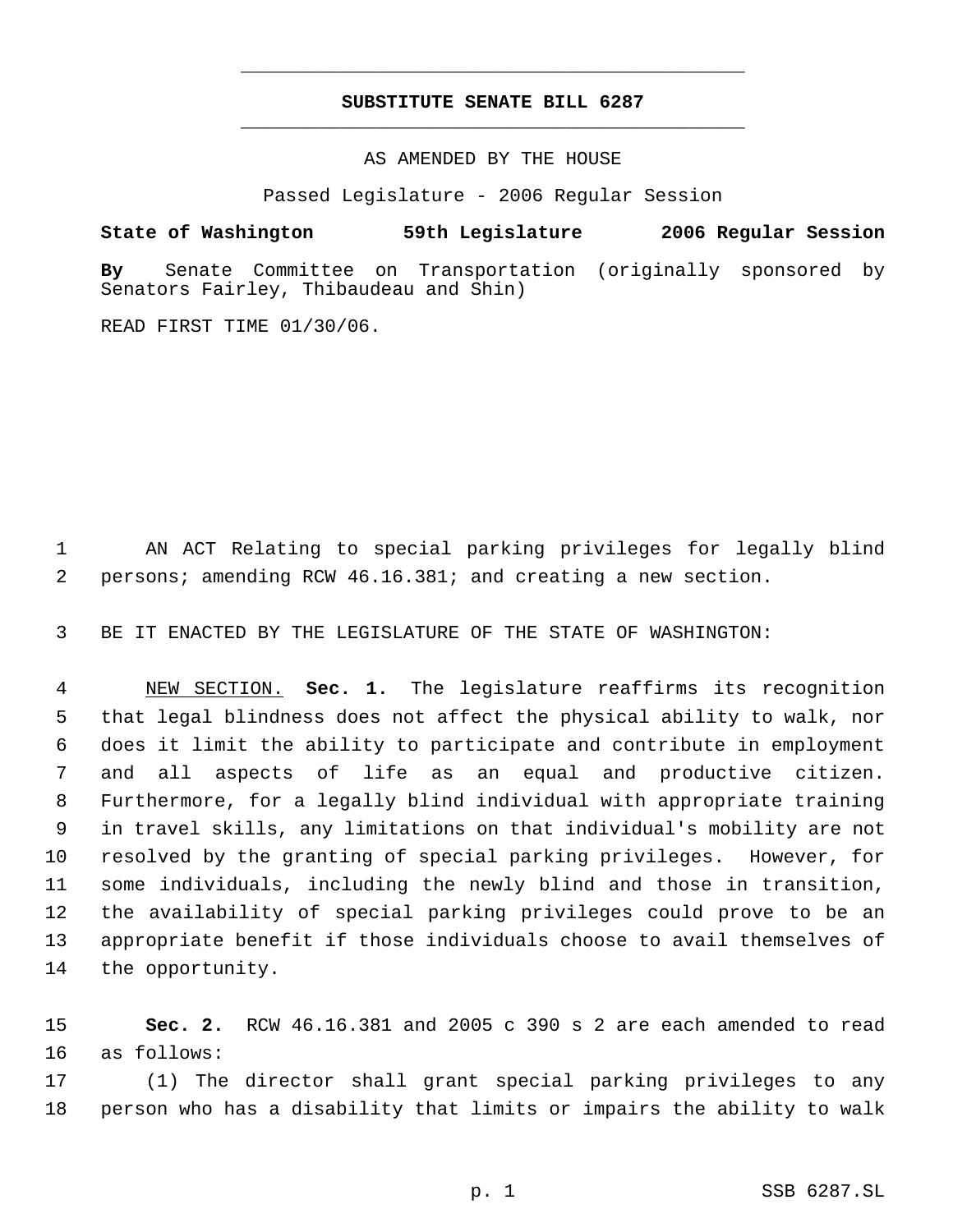and meets one of the following criteria, as determined by a licensed physician or an advanced registered nurse practitioner licensed under chapter 18.79 RCW:

(a) Cannot walk two hundred feet without stopping to rest;

 (b) Is severely limited in ability to walk due to arthritic, neurological, or orthopedic condition;

7 (c) ((<del>Is so severely disabled</del>)) Has such a severe disability, that the person cannot walk without the use of or assistance from a brace, cane, another person, prosthetic device, wheelchair, or other assistive device;

(d) Uses portable oxygen;

 (e) Is restricted by lung disease to such an extent that forced expiratory respiratory volume, when measured by spirometry is less than one liter per second or the arterial oxygen tension is less than sixty mm/hg on room air at rest;

 (f) Impairment by cardiovascular disease or cardiac condition to the extent that the person's functional limitations are classified as class III or IV under standards accepted by the American Heart 19 Association;  $((\theta \cdot \mathbf{r}))$ 

 (g) Has a disability resulting from an acute sensitivity to automobile emissions which limits or impairs the ability to walk. The personal physician or advanced registered nurse practitioner of the applicant shall document that the disability is comparable in severity 24 to the others listed in this subsection; or

(h) Is legally blind and has limited mobility.

 (2) The applications for parking permits for persons with disabilities and parking permits for persons with temporary disabilities are official state documents. Knowingly providing false information in conjunction with the application is a gross misdemeanor punishable under chapter 9A.20 RCW. The following statement must appear on each application form immediately below the physician's or advanced registered nurse practitioner's signature and immediately below the applicant's signature: "A parking permit for a person with disabilities may be issued only for a medical necessity that severely affects mobility (RCW 46.16.381). Knowingly providing false information on this application is a gross misdemeanor. The penalty is up to one year in jail and a fine of up to \$5,000 or both."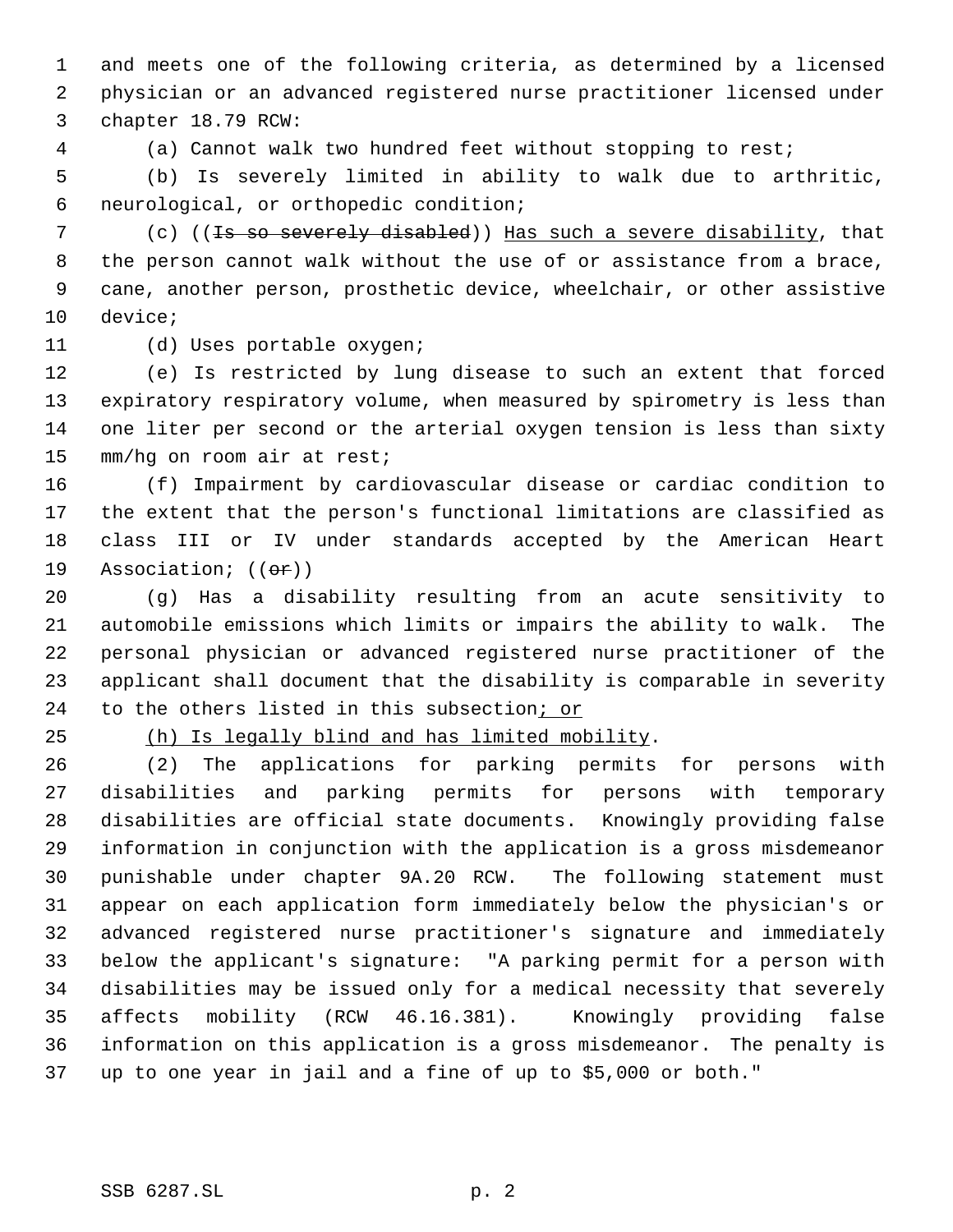(3) Persons who qualify for special parking privileges are entitled to receive from the department of licensing a removable windshield placard bearing the international symbol of access and an individual serial number, along with a special identification card bearing the name and date of birth of the person to whom the placard is issued, and the placard's serial number. The special identification card shall be 7 issued ((no later than January 1, 2000,)) to all persons who are issued parking placards, including those issued for temporary disabilities, and special parking license plates for persons with disabilities. The department shall design the placard to be displayed when the vehicle is parked by suspending it from the rearview mirror, or in the absence of a rearview mirror the card may be displayed on the dashboard of any vehicle used to transport the person with disabilities. Instead of regular motor vehicle license plates, persons with disabilities are entitled to receive special license plates under this section or RCW 46.16.385 bearing the international symbol of access for one vehicle registered in the name of the person with disabilities. Persons with disabilities who are not issued the special license plates are entitled to receive a second special placard upon submitting a written request to the department. Persons who have been issued the parking privileges and who are using a vehicle or are riding in a vehicle displaying the placard or special license plates issued under this section or RCW 46.16.385 may park in places reserved for persons with physical disabilities. The director shall adopt rules providing for the issuance of special placards and license plates to public transportation authorities, nursing homes licensed under chapter 18.51 RCW, boarding homes licensed under chapter 18.20 RCW, senior citizen centers, private nonprofit agencies as defined in chapter 24.03 RCW, and vehicles registered with the department as cabulances that regularly transport persons with disabilities who have been determined eligible for special parking privileges provided under this section. The director may issue special license plates for a vehicle registered in the name of the public transportation authority, nursing home, boarding home, senior citizen center, private nonprofit agency, or cabulance service if the vehicle is primarily used to transport persons with disabilities described in this section. Public transportation authorities, nursing homes, boarding homes, senior citizen centers, private nonprofit agencies, and cabulance services are responsible for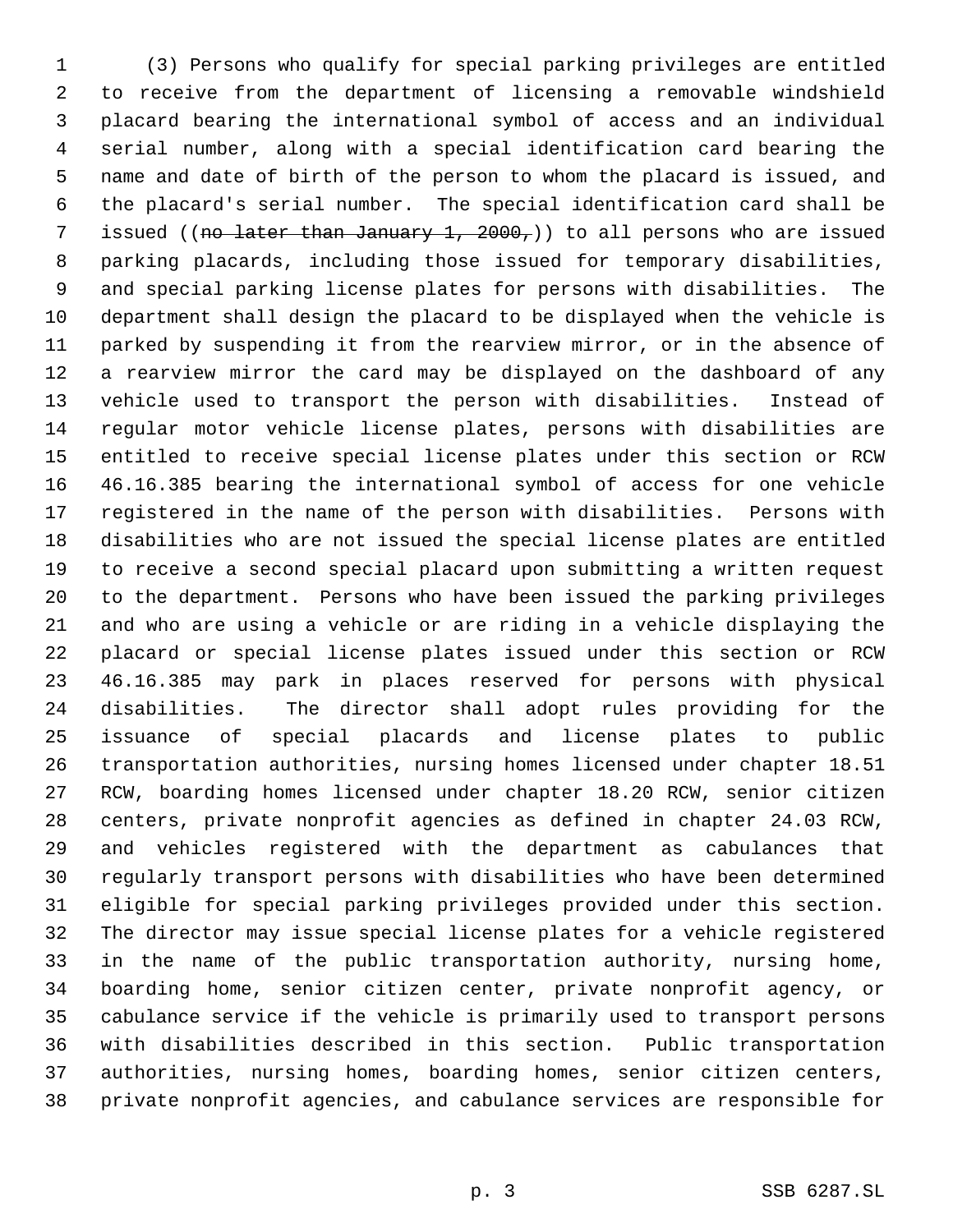insuring that the special placards and license plates are not used improperly and are responsible for all fines and penalties for improper use.

 (4) Whenever the person with disabilities transfers or assigns his or her interest in the vehicle, the special license plates shall be removed from the motor vehicle. If another vehicle is acquired by the person with disabilities and the vehicle owner qualifies for a special plate, the plate shall be attached to the vehicle, and the director shall be immediately notified of the transfer of the plate. If another vehicle is not acquired by the person with disabilities, the removed plate shall be immediately surrendered to the director.

 (5) The special license plate shall be renewed in the same manner and at the time required for the renewal of regular motor vehicle license plates under this chapter. No special license plate may be issued to a person who is temporarily disabled. A person who has a condition expected to improve within six months may be issued a temporary placard for a period not to exceed six months. If the condition exists after six months a new temporary placard shall be issued upon receipt of a new certification from the person's physician. The permanent parking placard and identification card of a person with disabilities shall be renewed at least every five years, as required by the director, by satisfactory proof of the right to continued use of the privileges. In the event of the permit holder's death, the parking placard and identification card must be immediately surrendered to the department. The department shall match and purge its data base of parking permits issued to persons with disabilities with available death record information at least every twelve months.

 (6) ((Each person with disabilities who has been issued a permanent parking permit on or before July 1, 1998, must renew the permit no later than July 1, 2003, subject to a schedule to be set by the department, or the permit will expire.

 $(7)$ )) Additional fees shall not be charged for the issuance of the special placards or the identification cards. No additional fee may be charged for the issuance of the special license plates except the regular motor vehicle registration fee and any other fees and taxes required to be paid upon registration of a motor vehicle.

( $(\overline{8})$ ) (7) Any unauthorized use of the special placard, special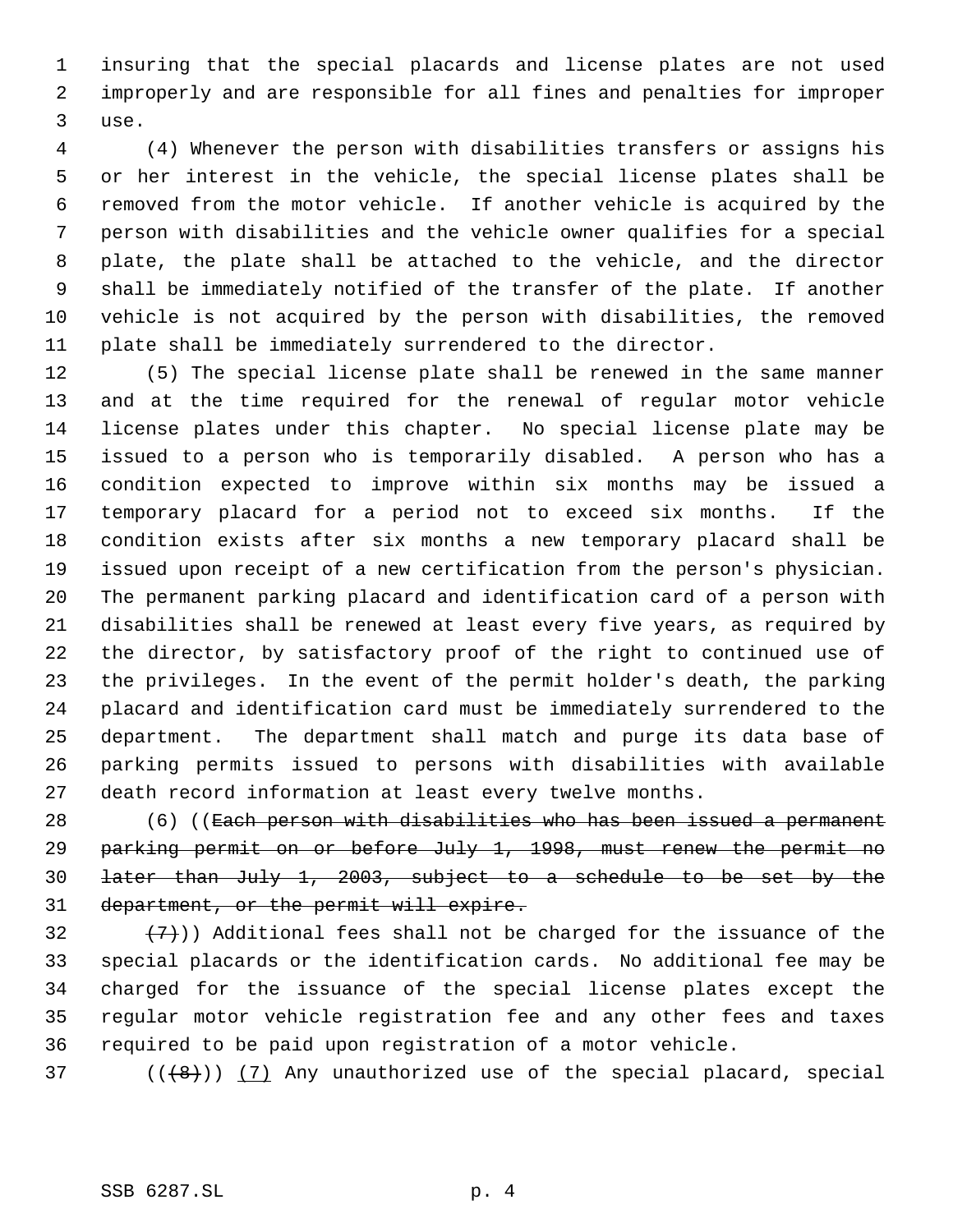license plate issued under this section or RCW 46.16.385, or identification card is a traffic infraction with a monetary penalty of two hundred fifty dollars.

 (( $(49)$ )) (8) It is a parking infraction, with a monetary penalty of two hundred fifty dollars for a person to make inaccessible the access aisle located next to a space reserved for persons with physical disabilities. The clerk of the court shall report all violations related to this subsection to the department.

 $((+10))$  (9) It is a parking infraction, with a monetary penalty of two hundred fifty dollars for any person to park a vehicle in a parking place provided on private property without charge or on public property reserved for persons with physical disabilities without a placard or special license plate issued under this section or RCW 46.16.385. If a person is charged with a violation, the person shall not be determined to have committed an infraction if the person produces in court or before the court appearance the placard or special license plate issued under this section or RCW 46.16.385 required under this section. A local jurisdiction providing nonmetered, on-street parking places reserved for persons with physical disabilities may impose by ordinance time restrictions of no less than four hours on the use of these parking places. A local jurisdiction may impose by ordinance time restrictions of no less than four hours on the use of nonreserved, on-street parking spaces by vehicles displaying the special parking placards or special license plates issued under this section or RCW 46.16.385. All time restrictions must be clearly posted.

 $((+11))$   $(10)$  The penalties imposed under subsections  $(8)$  and  $(9)$ 27 (( $\text{and } (10)$ )) of this section shall be used by that local jurisdiction exclusively for law enforcement. The court may also impose an additional penalty sufficient to reimburse the local jurisdiction for any costs it may have incurred in removal and storage of the improperly parked vehicle.

 $((+12))$   $(11)$  Except as provided by subsection (2) of this section, it is a traffic infraction with a monetary penalty of two hundred fifty dollars for any person willfully to obtain a special license plate issued under this section or RCW 46.16.385, placard, or identification card in a manner other than that established under this section.

 ( $(\overline{+13})$ )  $(12)(a)$  A law enforcement agency authorized to enforce parking laws may appoint volunteers, with a limited commission, to